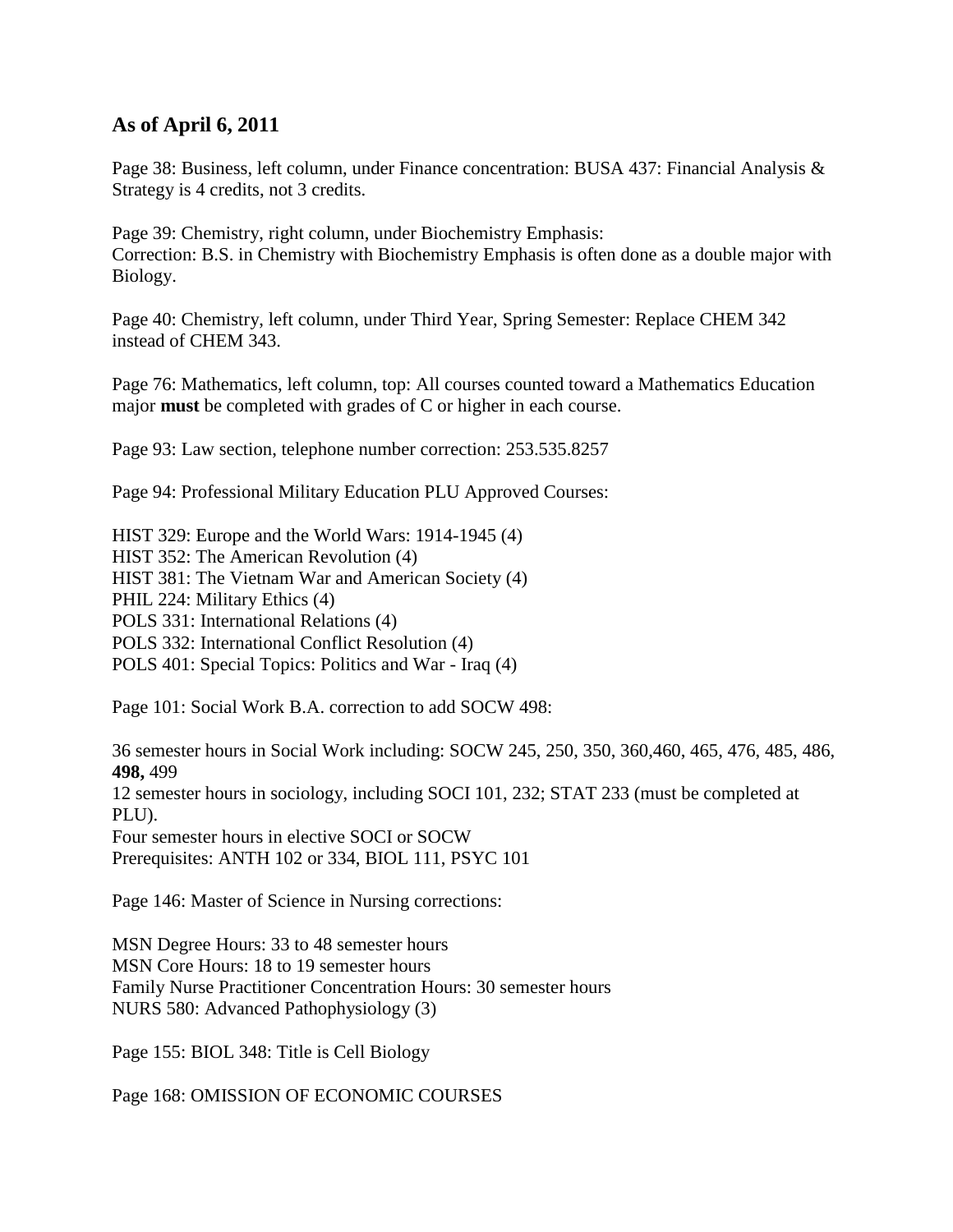**ECON 101: Principles of Microeconomics - S2, SO:** Introduces the study of economic decision making by firms and individuals. Economic tools and concepts such as markets, supply and demand, and efficiency applied to contemporary issues. Students cannot take both ECON 101 and 111 for credit. (4)

**ECON 102: Principles of Macroeconomics - S2, SO**: Introduces the economy as a whole and major issues such as inflation, unemployment, economic growth, and international trade. Prerequisites: ECON 101 or 111. (4)

**ECON 111: Principles of Microeconomics: Global and Environmental - S2, SO:** Analysis of public policy and private behavior; appropriate pricing, resource valuation, taxes and subsidies, trade policies, sustainable development, and income growth and distribution. Students cannot take both ECON 101 or 111 for credit. (4)

**ECON 301: Intermediate Microeconomic Analysis:** Theory of consumer behavior; produce and factor prices under conditions of monopoly, competition, and intermediate markets; welfare economics. Prerequisites: ECON 101 or 111, MATH 128 or 151, or consent of department. (4)

**ECON 302: Intermediate Macroeconomic Analysis:** National income determination including policy implications within the institutional framework of the U.S. economy. Prerequisites: ECON 102; MATH 128 or 151. (4)

**ECON 311: Energy and Natural Resource Economics:** An intensive economic analysis of natural resource scarcity and a comparison of actual, optimal and sustainable use of energy and natural resources. Comparative international analysis of the relative roles of markets and government in the development and allocation of natural resources over time. Themes include dynamic efficiency, intergenerational fairness, and sustainability. Case studies of key natural resource sectors including: renewable and exhaustible energy, non-energy minerals, forestry, and fisheries. Prerequisites: ECON 101 or 111, or consent of instructor. (4)

**ECON 313: Environmental Economics:** Examines the theory of externalities, pollution regulation, open-access conditions as a basis for environmental degradation, methods of nonmarket valuation of environmental amenities, and valuation of a statistical life. Attention will be given to both domestic and global examples. Prerequisites: ECON 101 or 111, or consent of instructor. (4)

**ECON 315: Investigating Environmental Economic Change in Europe - S2, SO**: An introduction to the environmental economic problems and policy prospects of modern Europe. Focus on economic incentives and policies to solve problems of air and water pollution, sustainable forestry, global warming, and wildlife management in Austria, Germany, Hungary, the Czech Republic, and Italy. Prerequisites: ECON 101 or 111, or consent of instructor. (4)

**ECON 321: Labor Economics - S2, SO:** Analysis of labor markets and labor market issues; wage determination; investment in human capital, unionism and collective bargaining; law and public policy; discrimination; labor mobility; earnings inequality, unemployment, and wages and inflation. Prerequisites: ECON 101 or 111, or consent of instructor. (4)